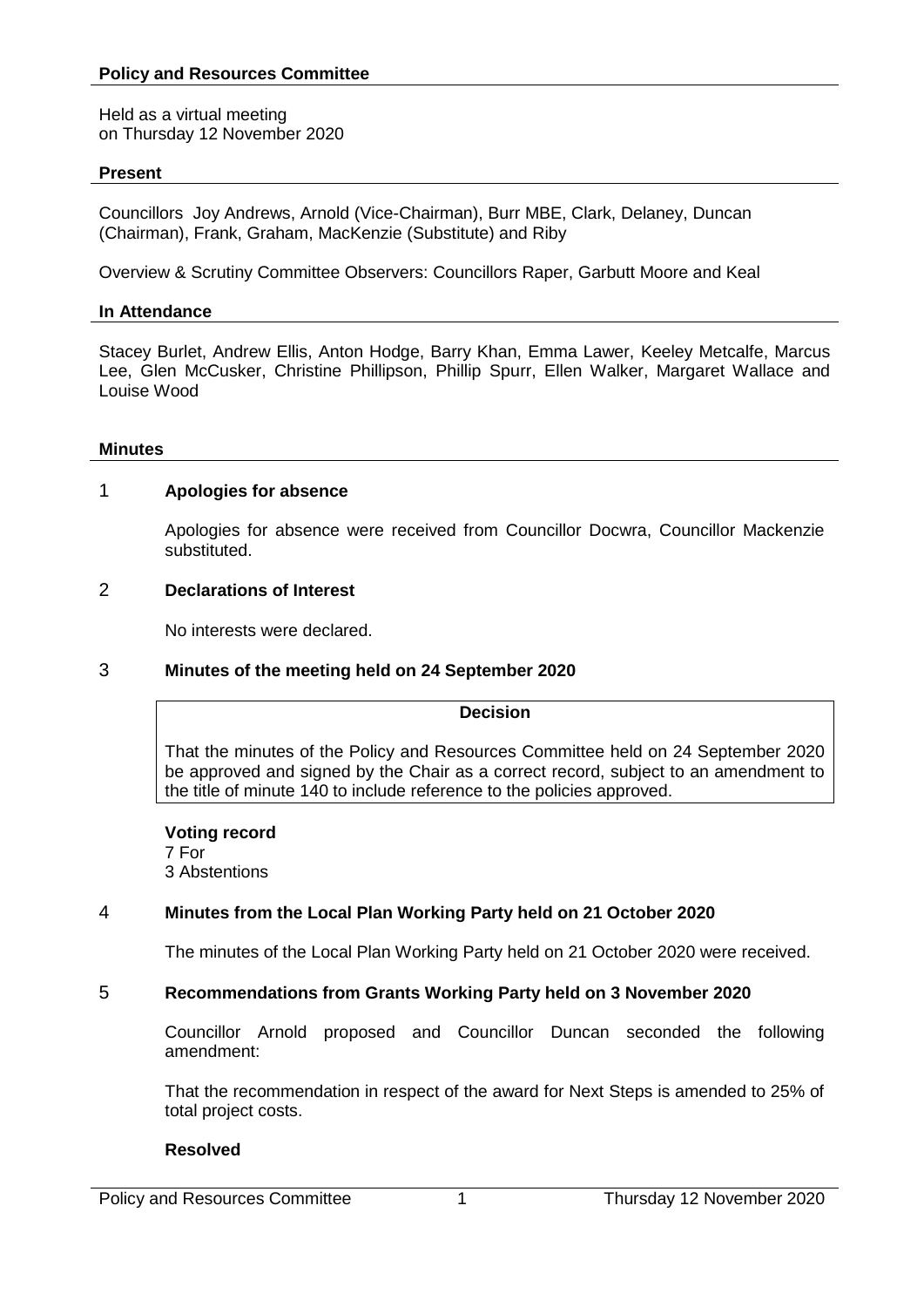Upon being put to the vote to the amendment was carried.

# **Voting record**

Unanimous

# **Decision**

That the recommendations of the Grants Working Party held on 3 November 2020 be approved, subject to the amendment to award Next Steps 25% of total project costs.

# **Voting record**

Unanimous

## 6 **Recommendations from the Constitution Working Party held on 9 November 2020**

# **Recommendation**

Council is recommended to approve the Leader and Deputy Leader elements of the motion, as amended.

## **Voting record**

5 For 5 Against Chair's casting vote – For

# **Recorded vote**

For Councillors Arnold, Delaney, Duncan, Graham and Mackenzie **Against** Councillors J Andrews, Burr, Clark, Frank and Riby

# 7 **Test and Trace Support Payments**

The Committee level decision made under urgency powers was received and the Constitutional requirement was met.

# 8 **Urgent Business**

There was one item of urgent business regarding the budget to bring full LGR proposals to completion. The reason for the urgency was that, following a decision made at Full Council on 5 November 2020 to submit outline proposals for local government reform, a decision was required at this meeting before the deadline imposed by Government.

## **PART 'A' ITEMS - MATTERS TO BE DEALT WITH UNDER DELEGATED POWERS OR MATTERS DETERMINED BY COMMITTEE**

# 9 **2019-20 Statement of Accounts**

Considered – report for the Chief Finance Officer (s.151)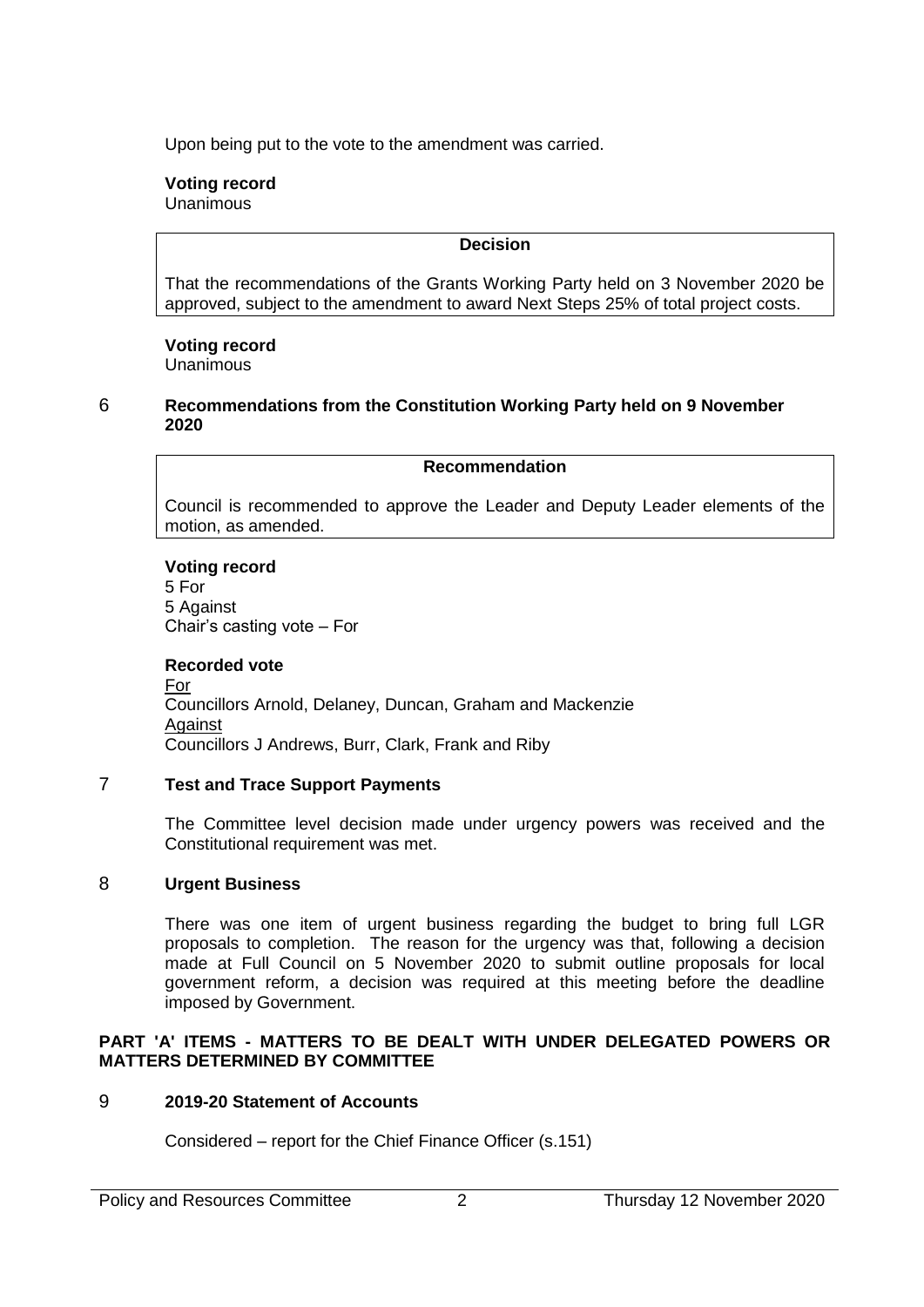Councillor Clark proposed and Councillor J Andrews seconded the following amendment:

That the Annual Governance Statement be amended to include a target date of 31 March 2021 for the proposed 'review of previous Biodiversity Action Plan'.

#### **Resolved**

Upon being put to the vote the amendment was carried.

#### **Voting record**

Unanimous

Councillor Clark proposed and Councillor J Andrews seconded the following amendment:

That, in relation to the 'HR policies and procedures – review and approval' Control Issue, the Annual Governance Statement be amended be include '*Action plan towards developing level for the Equality Framework for Local Government'* as an Action Proposed, with a target date of 31 March 2021.

#### **Resolved**

Upon being put to the vote the amendment was carried.

## **Voting record**

Unanimous

#### **Decision**

That members:

- approve the 2019-20 Statement of Accounts (Appendix A of the report), including the Annual Governance Statement, as amended
- authorise the Chief Finance Officer (s151) and the Chairman of the Policy & Resources Committee to sign the letter of representation (Appendix B of the report)
- note the External Auditors' Audit Findings ISA 260 Document (Appendix C of the report); and
- that delegated authority is given to the s151 officer in consultation with the Chairman of Policy and Resources to approve any further non-material adjustments required to the Statement of Accounts as a result of the external audit

#### **Voting record**

Unanimous

#### 10 **HR Policy Revision - Capability and Disciplinary Policies**

Considered – report of the Head of Human Resources

Councillor Clark proposed and Councillor J Andrews seconded the following motion:

That this item is referred to Full Council.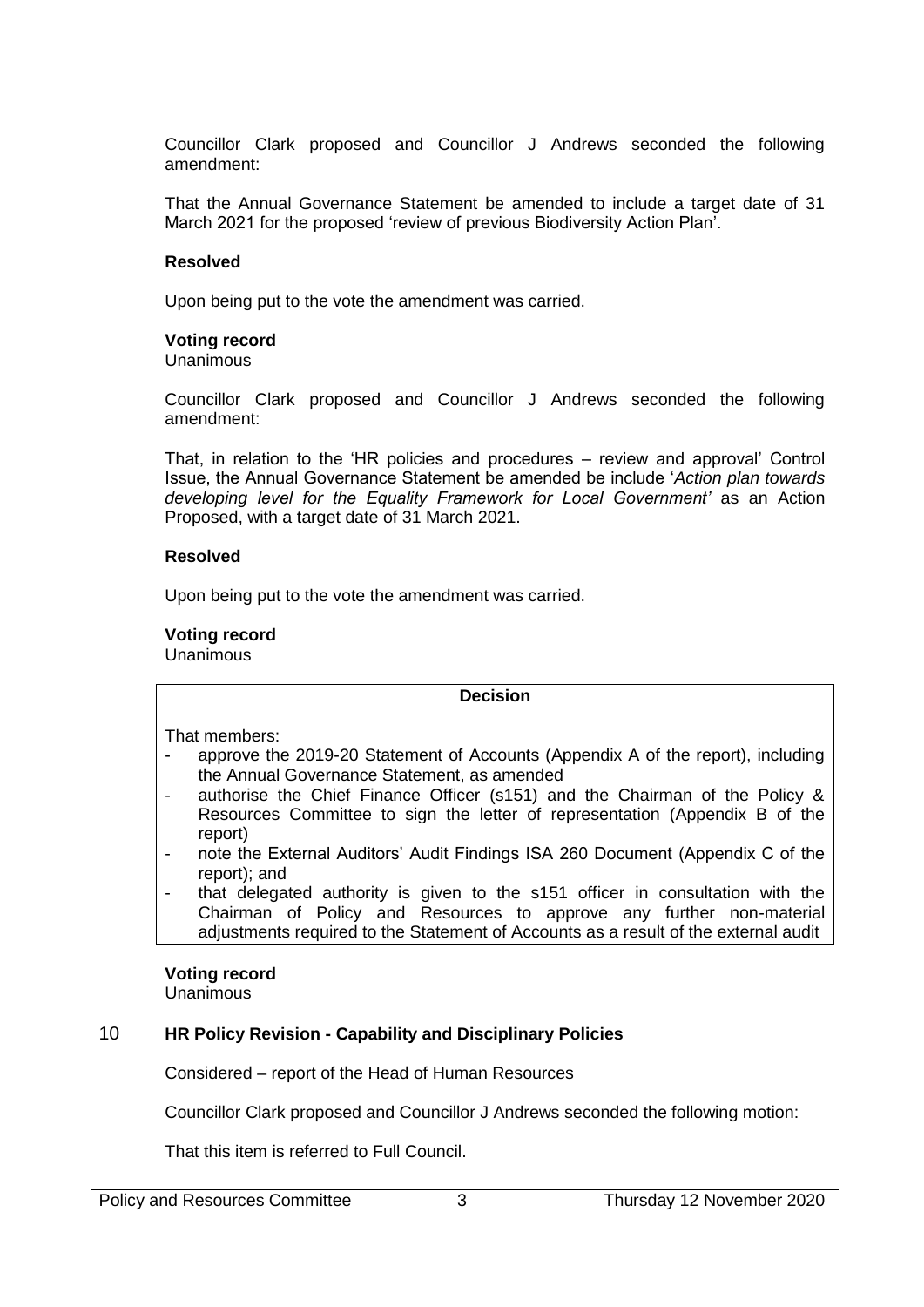## **Resolved**

Upon being put to the vote the amendment was lost.

# **Voting record**

5 For 5 Against Chair's casting vote – Against

# **Decision**

The revised policies are agreed for implementation.

## **Voting record**

Unanimous

## 11 **Removal of Restriction on Sale of Property**

Considered – report of the Programme Director for Economic Development, Business & Partnerships

Councillor Clark proposed and Councillor J Andrews seconded the following amendment:

Delete the second bullet point from beginning to end.

#### **Resolved**

Upon being put to the vote, the amendment was lost.

#### **Voting record**

5 For 5 Against Chair's casting vote – Against

Councillor Frank proposed and Councillor Clark seconded the following amendment:

That the second bullet point be amended to include consultation with the Director of Planning at the North York Moors National Parks Authority.

Upon being put to the vote the amendment was lost.

# **Voting record**

5 For 5 Against Chair's casting vote – Against

#### **Decision**

• the council's guidance on the removal of s.157 restrictions is amended in line with the proposed wording set out at s.6.4 of the report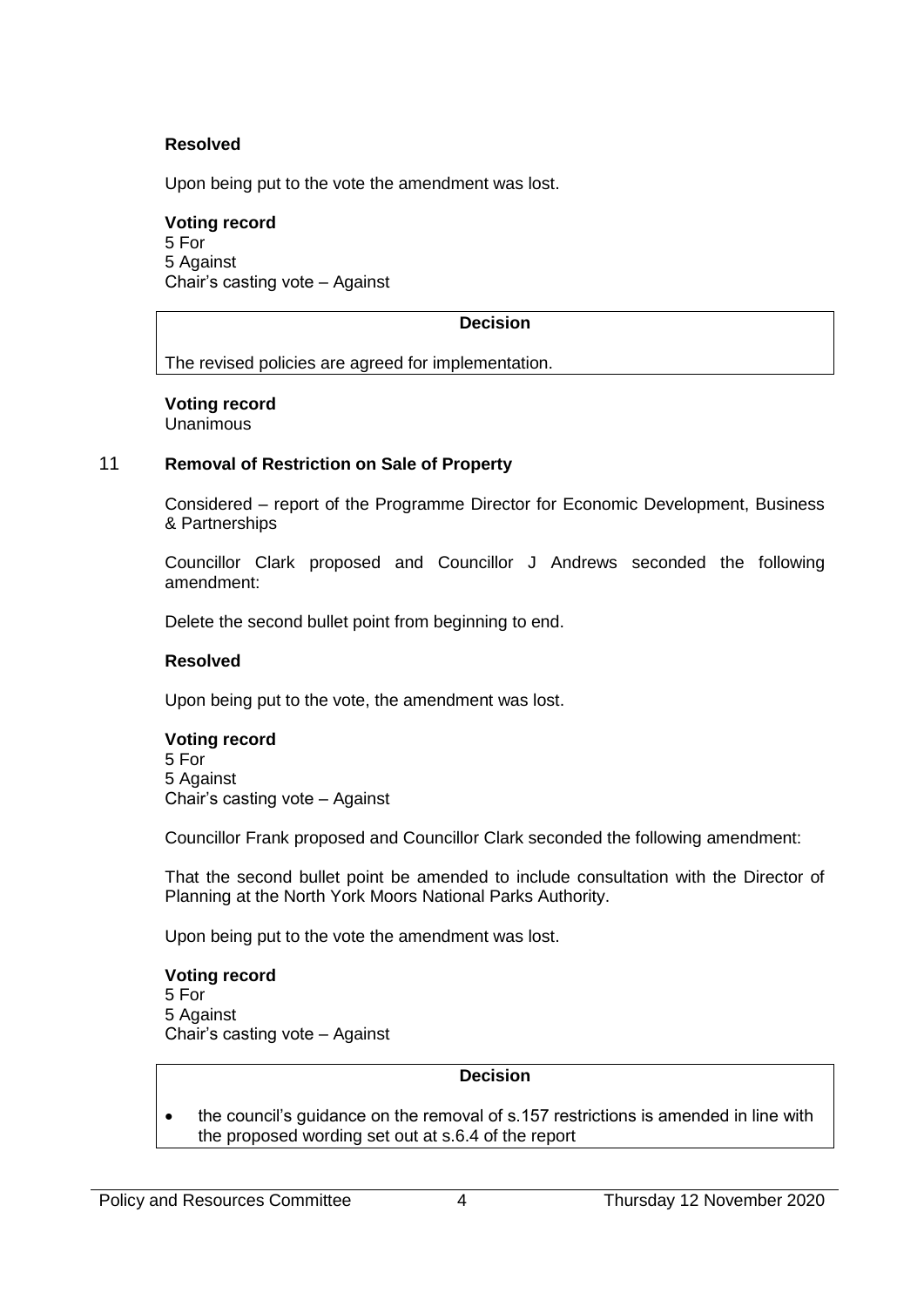any future decisions on the lifting of a s157 restriction be delegated to the Programme Director for Economic Development, Business and Partnerships, in consultation with the Chair of the Policy & Resources Committee

#### **Voting record**

8 For 1 Against 1 Abstention

# 12 **Appointment of Working Parties and Sub-Committees**

This item of business was deferred until the next meeting of the Policy and Resources Committee.

# **PART 'B' ITEMS - MATTERS REFERRED TO COUNCIL**

#### 13 **Timetable of Meetings 2020-21**

Considered – report of the Head of Corporate Governance

#### **Recommendation**

Council is recommended to approve the timetable of meetings, attached as Annex A to the report, as a basis for working in 2021-22.

# **Voting record**

Unanimous

# 14 **HR Policy Revision - Recruitment Policy**

Considered – report of the Head of Human Resources

#### **Recommendation**

The revised policy is agreed for implementation.

#### **Voting record** Unanimous

15 **HR Policy Revision - Pay Policy**

Considered – report of the Head of Human Resources

#### **Recommendation**

The revised policy is agreed for implementation.

**Voting record** Unanimous

# 16 **Localisation of Council Tax Support 2021/2022 Scheme**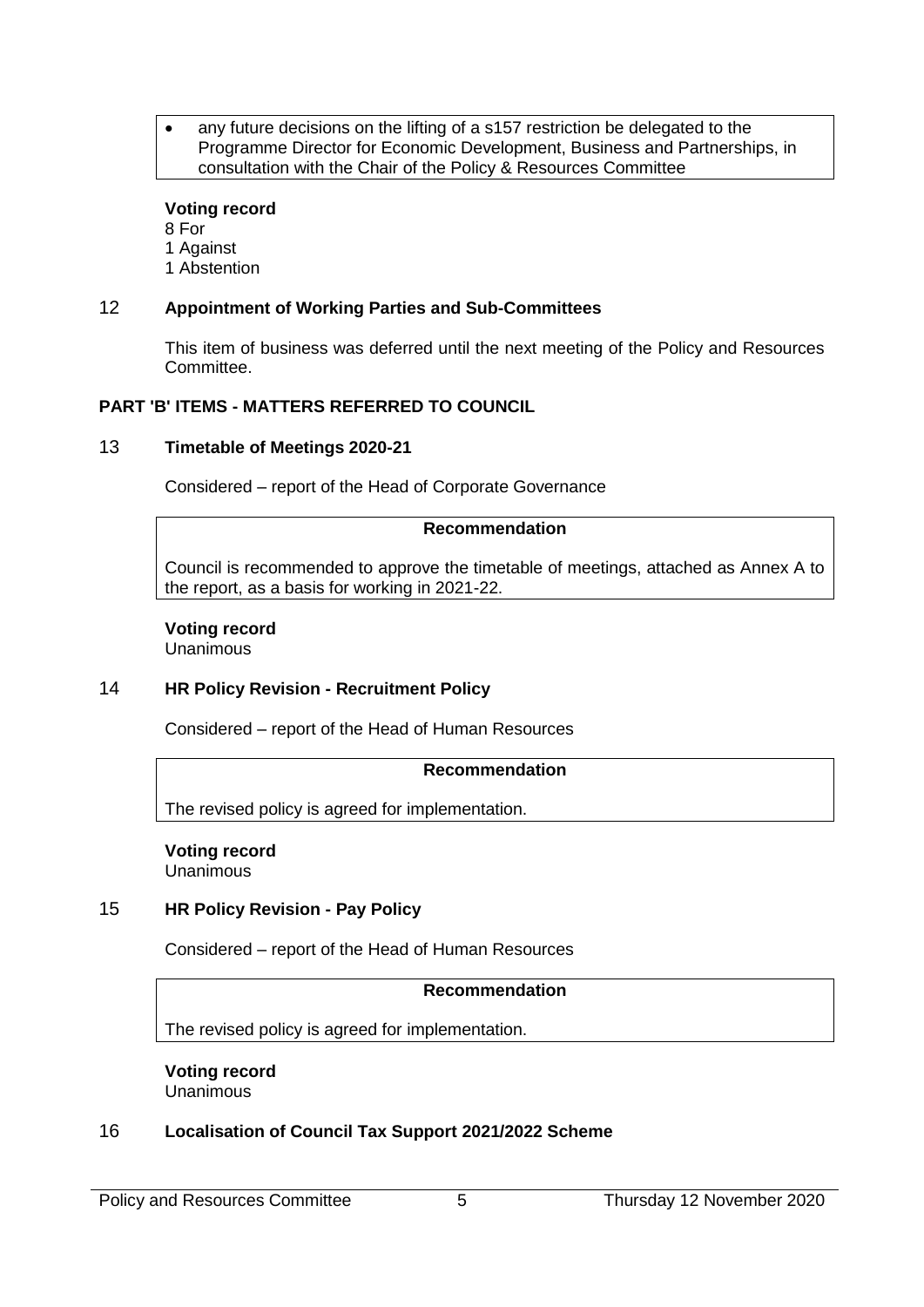Considered – report of the Chief Finance Officer (s.151)

Councillor Clark proposed and Councillor J Andrews seconded the following amendment:

Add 'apart from increased discount for families with 3 or more children' to recommendation (i)

## **Resolved**

Upon being put to the vote, the amendment was lost.

## **Voting record**

4 For

5 Against

1 Abstention

## **Recommendation**

- (i) a Local Council Tax Support Scheme for 2021/2022 which is unchanged from 2020/2021; and
- (ii) to authorise the Section 151 Officer in consultation with the Chairman of Policy and Resources Committee to undertake the necessary consultation work to design a scheme for 2022/2023, in light of the experience in previous years, to be presented to Policy and Resources Committee in November 2021.

# **Voting record**

6 For 3 Abstentions

# 17 **Treasury Management Annual Report 2019-20**

Considered – report of the Chief Finance Officer (s.151)

# **Recommendation**

Council is recommended to:

- (i) Note the annual treasury management report for 2019/20, with thanks to Officers; and
- (ii) Approve the actual 2019/20 prudential and treasury indicators in this report.

**Voting record** Unanimous

# 18 **Revenue and Capital Budget Monitoring - Q2 2020/21**

Considered – report of the Chief Finance Officer (s.151)

## **Recommendation**

It is recommended that Council: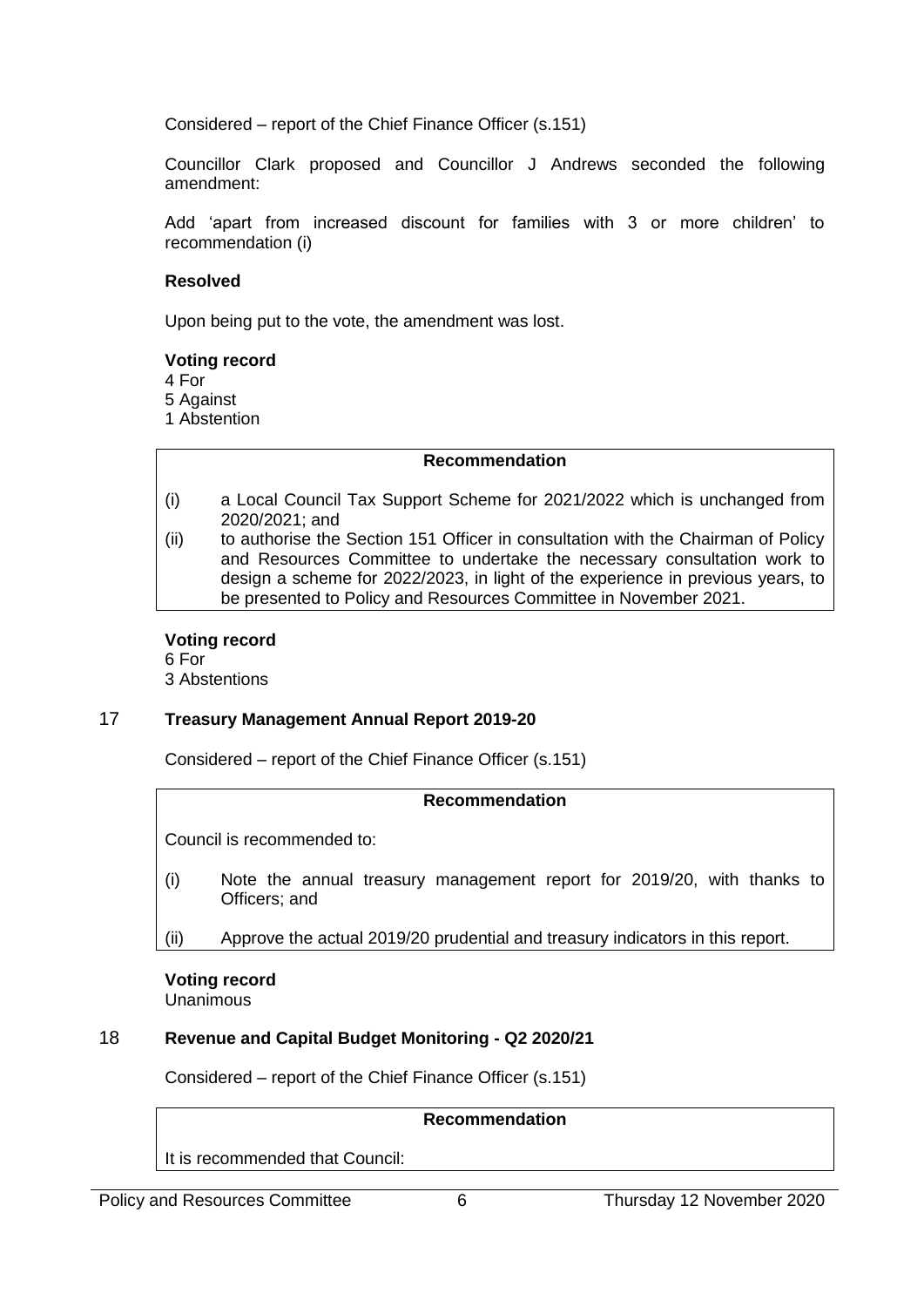i) Notes the contents of the report.

#### **Voting record** Unanimous

## 19 **Ryedale's Financial Strategy 2021-25**

Considered – report of the Chief Finance Officer (s.151)

#### **Recommendation**

The Council is asked to note the content of Appendix 1 of the report which form the basis of the Council's Financial Strategy. This paper builds on that presented in September to Full Council.

Members are also asked to consider and approve the proposed areas for consultation with the public, as set out in Appendix 2 of the report.

## **Voting record**

Unanimous

#### 20 **To Consider the Submission to Government of the York and North Yorkshire Devolution Asks**

Considered – report of the Programme Director – Economic Development, Business and Partnerships

#### **Recommendation**

It is recommended to Council that:

(i) Agreement is given to submission of the York and North Yorkshire devolution asks to Government, so that devolution negotiations can commence.

#### **Voting record**

- 6 For
- 2 Against
- 2 Abstentions

#### 21 **Exempt information**

#### **Resolved**

To exclude the press and public from the meeting for discussion of the following item 23 (Financial Support for Continued Leisure Provision in Ryedale) as provided by paragraph 3 of Schedule 12A of Section 100A of the Local Government Act 1972, as it contains information relating to the financial or business affairs of any particular person (including the authority holding that information).